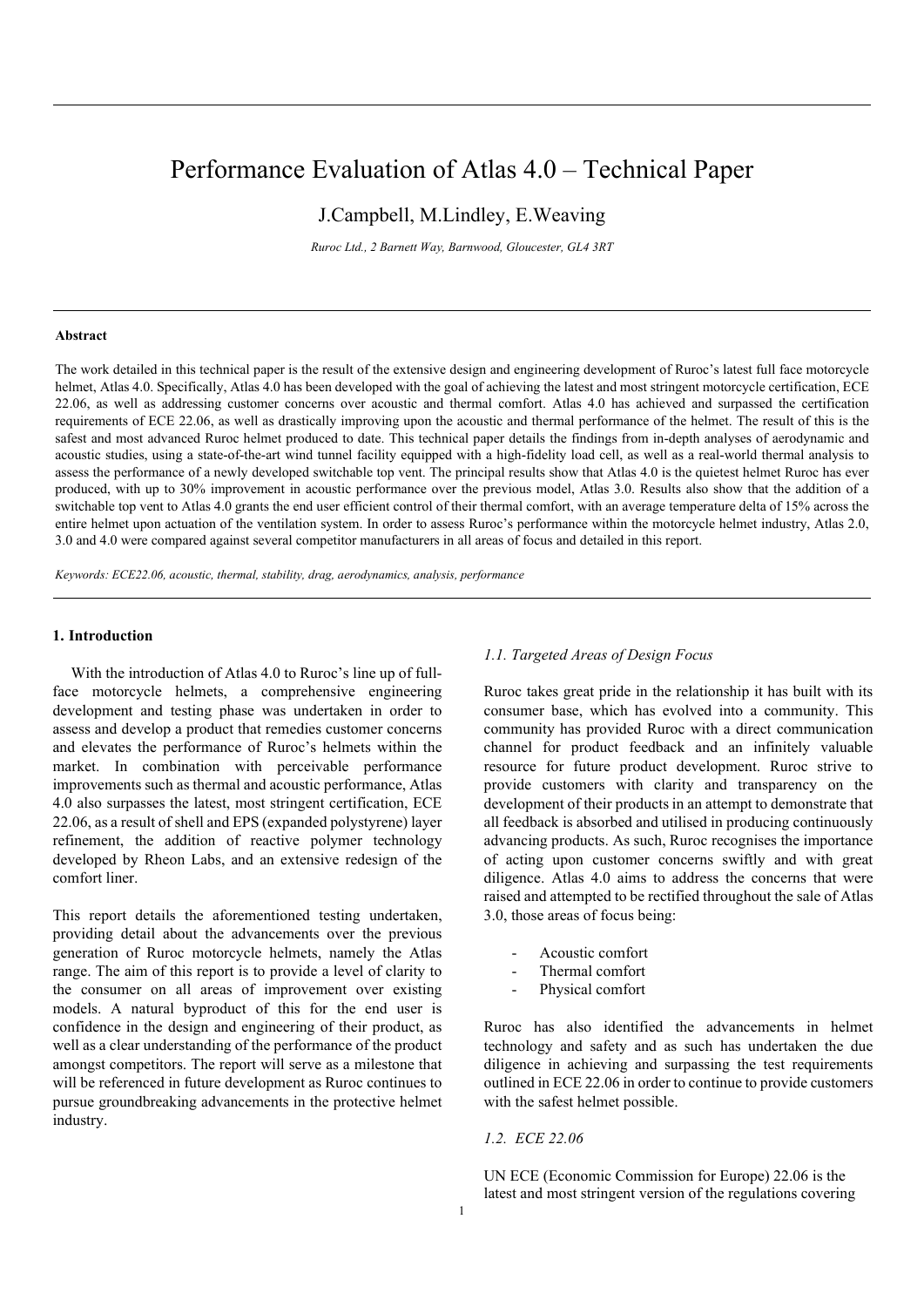motorcycle helmets and visors, such as those sold by Ruroc, for European and UN countries. This is the first update to these regulations for twenty years, addressing the short comings of ECE 22.05 whilst also incorporating advancements in technology over this period. The most significant changes cover impact testing with new tests added to cover a wider range of impacts. In addition to the existing impact at 7.5m/s found in 22.05, low energy impacts at 6m/s and high energy impacts at 8.2m/s have been introduced and an additional twelve impact points have also been introduced.

It is now widely regarded and documented that rotational acceleration forces experienced from glancing blows are a significant contributor to serious brain injury. Additional impacts at 8m/s against a 45° oblique anvil have been added to 22.06 to evaluate the performance of helmets in protecting the rider against injuries from glancing blows. An additional roll-off test in the reverse direction has also been introduced to assess the positional stability of the helmet during an accident.

As stated at the beginning of this technical paper, Atlas 4.0 has achieved and surpassed the ECE 22.06 test requirements. The primary contributor to the impact performance of Atlas 4.0 is the multi-layered carbon fibre shell. Upon impact, the primary goal of the shell is to absorb and dissipate energy. The shell structure experiences interlaminar and intralaminar fracture which initiate and propagate through the structure. Failures such as fibre breakage, fibre pull out, debonding or separation are all dependent on the impact scenario, but consequently aid in absorbing the kinetic energy. The redesigned shell combined with the optimised Atlas EPS work together in providing exceptional impact performance. In conjunction with these improvements, a re-designed comfort liner, later discussed in this report, features integration of a reactive polymer into the headliner, provided by leading experts in energy absorption and dissipation, Rheon Labs. This acts to provide further protection against rotational, oblique and longitudinal impact scenarios.

## **2. Methodology**

In order to develop the aforementioned design requirements, a thorough test plan was constructed with careful consideration into the facilities and equipment required. The test plan defined objectives clearly with an emphasis on collecting accurate and reliable data.

# *2.1.1. Testing Facilities*

With acoustic comfort a key area for improvement based on customer feedback, a significant amount of resource was invested into data collection at the Silverstone Sports Engineering Hub wind tunnel facility. This allowed for accurate assessment of acoustic, drag and stability performance using state of the art equipment. Given that multiple rounds of testing were carried out, accurately calibrated equipment was used to determine dynamic pressures and subsequently adjust the test conditions to ensure consistency of results despite varying atmospheric conditions. A number of configurations of Atlas 4.0 were tested throughout the development phase, of which the results of the final refined configuration are detailed in this report.



**Figure 1.** (a) Helmet at 0°; (b) Helmet at 90°

Ruroc recognised that specific isolated test environments were not a complete representation of those that the end user would encounter, and felt it was essential to additionally capture data in real-world scenarios. As a result, Ruroc privately hired Castle Combe racing circuit in order to further develop the thermal and acoustic performance of Atlas 4.0. Once more, accurate and reliable results were of paramount importance and so a repeatable and objective test method was followed with emphasis on replicating real-world environments.

# *2.1.2. Test Subjects*

In order to gain an understanding of Ruroc's previous and current day performance in the motorcycle helmet market, it was crucial to fully analyse a number of key competitors. For use in referencing results later in this report, the code names of all helmets subjected to test are listed below.

**Table 1.** Test Subject Codes

| <b>Test Subject Code</b> |                                 |                 |     |            |  |  |  |  |  |
|--------------------------|---------------------------------|-----------------|-----|------------|--|--|--|--|--|
|                          | $\mathbf{1}$ .                  | RR <sub>2</sub> | 2.  | <b>SHN</b> |  |  |  |  |  |
|                          | 3.                              | RR <sub>3</sub> | 4.  | <b>ICA</b> |  |  |  |  |  |
|                          | 5.                              | RR4             |     | 6. ARO     |  |  |  |  |  |
|                          | $7_{\scriptscriptstyle{\circ}}$ | <b>HJR</b>      | 8.  | <b>SHR</b> |  |  |  |  |  |
|                          | 9.                              | <b>SHX</b>      |     | 10. XL8    |  |  |  |  |  |
|                          | 11.                             | LGR             | 12. | <b>SXA</b> |  |  |  |  |  |
|                          |                                 | 13. AGR         |     | 14. SCS    |  |  |  |  |  |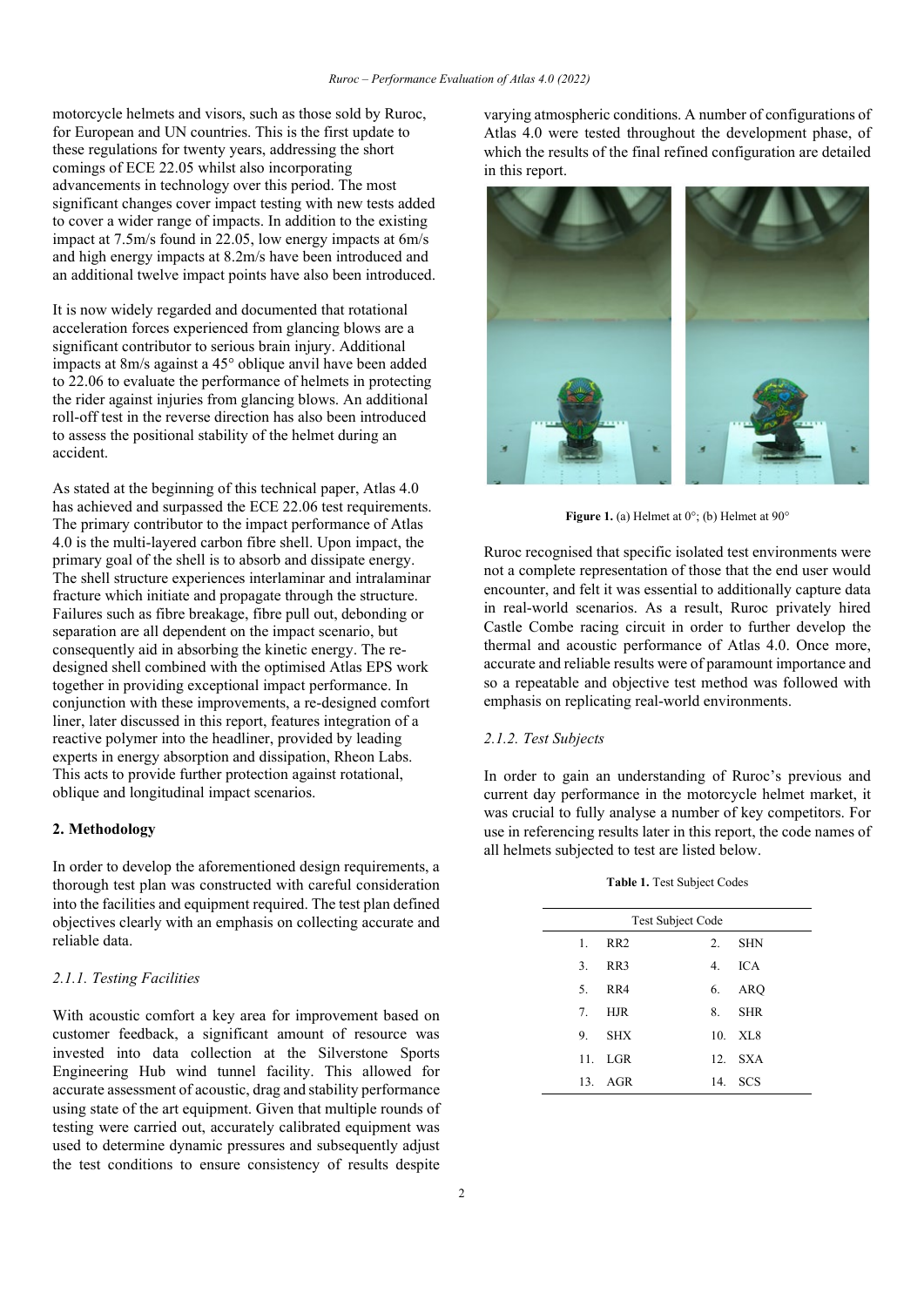# *2.2. Test Methodology – Wind Tunnel Testing*

For all tests utilising the wind tunnel facility, a repeatable approach was taken to ensure consistency of results. This approach involved an initial baseline test with the bare Ruroc acoustic manikin. This baseline was then normalised at the start of each test day to ensure consistency between different test days was achieved. Following the baseline, each helmet was tested at both 0° and 90° to the direction of fluid flow. For continuity, all helmets were tested with visors down, vents closed and chin strap securely fastened (unless otherwise stated). A single helmet test comprised of capturing data at both angles, with wind speeds of 30, 40, 50 and 60mph respectively, each running for a period of 30 seconds. Through use of calibrated binaural microphones mounted within the Ruroc acoustic manikin's ears, sound intensity (in the form of dB readings) was captured. A high fidelity load cell mounted to the test platform provided drag forces at each wind speed. Stability performance was also assessed using accelerometers. In the stability analysis, stability was assessed at 0° only in order to avoid disrupting the aerodynamic profile of each test subject.

## *2.2.1. Acoustic Data Analysis Methodology (Wind Tunnel)*

For each data file, the peak sound intensity for each test point through left and right headphones was extracted. These values were averaged to give an average peak sound intensity reading documented later in this report. Negative values of sound intensity are output by digital audio workstations due to the limited number of discrete values that can be assigned to the amplitude of a sound wave. As such, a calculated offset was applied to normalise the results.

### *2.2.2. Stability Data Analysis Methodology (Wind Tunnel)*

Stability performance was assessed using an accelerometer positioned at the central rear of each helmet. As previously mentioned, this was done to mitigate disruption of the aerodynamic profile, given that the fluid flow should have separated from the helmet before reaching the accelerometer. Consistent positioning of the accelerometer also ensured that the vectors remained aligned, yielding consistent results for each test.

Each test was completed at the four wind speeds mentioned prior. The data files were then sampled in order to produce graphical plots of key results, namely accelerations and angular velocities in X, Y and Z axes, along with magnitudes.

Through use of the plots, the data was further sampled to discard unwanted data, such as the fan spooling up and spooling down. This ensured the final stability results were visualised in a consistent steady state and over a similar period. This report later details results of acceleration magnitude (how the helmet was translating in X, Y and Z), angular velocity in Z axis (how the helmet was buffeting side to side), and angular velocity magnitude (how the helmet was pitching and yawing as a whole around X, Y and Z).



**Figure 2.** Stability Analysis Data Sampling

## *2.3. Test Methodology – Track Testing*

Castle Combe Racing Circuit was privately hired, allowing for data collected in a controlled environment that is more aligned to the customer experience than the wind tunnel. Using a control motorcycle for each test, in this case a BMW S1000R fitted with an Akrapovič exhaust system, a minimum of three laps were completed with a targeted lap speed of 70mph where achievable in order to achieve a steady state condition. Acoustic data of the exhaust system was also collected and referenced in this report in order to provide a relatable reference point for sound intensity to the reader.

## *2.3.1. Acoustic Data Analysis Methodology (Track)*

For each data file, the average sound intensity for each test point through left and right headphones was extracted. These averaged sound intensity values, documented later in this report, were combined with the previously mentioned offset to normalise the results for use in the comparison.

#### *2.3.2. Thermal Data Analysis Methodology (Track)*

Thermal data was captured using the Ruroc thermal balaclava, equipped with K-type thermocouples, and a data logger. The data from each test run was sampled and inspected in order to select a period in which the data was at steady state. In this case, a 300 second sample of steady state data was selected from each test to be used in the thermal comparison.



**Figure 3.** Ruroc Thermal Balaclava - K-Type Thermocouple Locations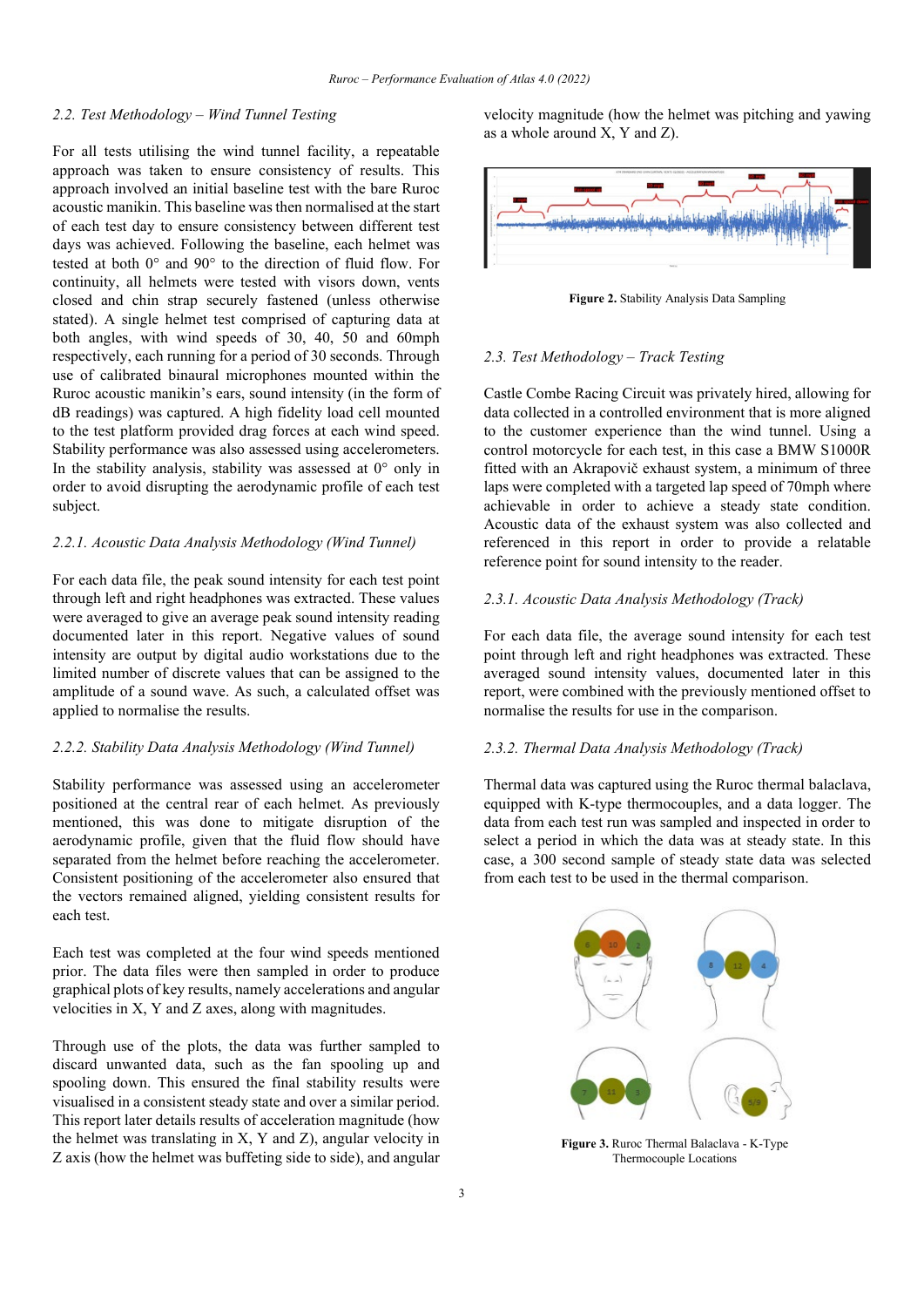

**Figure 4.** Thermal Analysis Data Sampling

### **3. Results**

The interpolated rankings discussed throughout this section refer to a scale ranked 1 to 10, with 10 being the highest performance score for that particular criterion. The overall rankings have been interpolated to give context to the performance standards, allowing the reader to visualise where helmets are close in performance, or if there are clear gaps in performance. To supplement this, clear visual comparisons have been included in the appendix and referred to throughout the remaining sections of this report.

#### *3.1. Acoustic Results – Wind Tunnel*

Decibels (dB) are used to report the intensity of sound on a logarithmic scale. The logarithmic scale means that a sound increase of 10dB equates to a sound that is ten times more powerful. This scale means that a small variation of 1-2dB between helmets results in a sizeable difference to the perceived noise levels.

Sound intensity, referred to in this report in SI units to remove the logarithmic scaling, is the amount of energy flowing through an area perpendicular to the direction the sound waves are travelling, per unit time  $(W/m<sup>2</sup>)$ . This is a more objective measurement and is clearer to visualise the perceivable difference in actual noise levels experienced by the end user than simply using the dB scale.

# *3.1.1. Atlas Results*

The Atlas 4.0 is the quietest Ruroc helmet to date, showing reduced noise levels at all wind speeds compared to Atlas 2.0 and 3.0. At 60mph, there is a 30% reduction in perceived sound intensity. This results in a markedly quieter helmet for the customer. This result has been verified by road test user trials carried out internally.



**Figure 5.** Atlas Sound Intensity Comparison

#### *3.1.2. Competitor Comparison*

Overall, Atlas 4.0 ranks in 4<sup>th</sup> position, out of a possible 15 positions, in the wind tunnel. This is a significant improvement over Atlas 3.0 which ranks  $10<sup>th</sup>$ . Atlas 4.0 performance is also much more consistent across all wind speeds compared to predecessors.

Interpolated rankings against key competitors show that Atlas 4.0 performs well, surpassed only by three competitors. Figure 7 shows the recorded peak dB levels for all helmets under test, broken down by wind speed. This shows Atlas 4.0 placing very well across all speeds in comparison to competitor helmets, whilst also demonstrating the advancements in acoustic performance over previous generation Ruroc helmets.

|                 | 30mph | 40mph | 50mph | 60mph | <b>Average</b> | <b>Ranking</b> |
|-----------------|-------|-------|-------|-------|----------------|----------------|
| <b>HJR</b>      | 9.6   | 9.6   | 10.0  | 10.0  | 9.8            | 1              |
| <b>ARQ</b>      | 10.0  | 10.0  | 8.7   | 8.4   | 9.3            | $\overline{2}$ |
| <b>SHX</b>      | 5.9   | 6.4   | 4.8   | 6.3   | 5.8            | $\overline{3}$ |
| RR4             | 5.4   | 7.7   | 4.5   | 5.8   | 5.8            | 4              |
| LGR             | 5.3   | 7.6   | 4.7   | 5.4   | 5.8            | 5              |
| <b>SHN</b>      | 5.5   | 5.5   | 4.1   | 4.2   | 4.8            | 6              |
| <b>SXA</b>      | 5.1   | 6.8   | 3.0   | 3.8   | 4.7            | 7              |
| <b>AGR</b>      | 4.4   | 4.8   | 4.4   | 4.9   | 4.6            | 8              |
| <b>XLS</b>      | 2.5   | 6.9   | 4.5   | 4.0   | 4.5            | 9              |
| RR <sub>3</sub> | 3.3   | 3.0   | 2.1   | 3.9   | 3.1            | 10             |
| <b>SHR</b>      | 1.9   | 2.5   | 1.1   | 3.9   | 2.4            | 11             |
| <b>SCS</b>      | 1.7   | 1.5   | 0.2   | 1.7   | 1.3            | 12             |
| <b>ICA</b>      | 0.0   | 0.0   | 0.0   | 0.0   | 0.0            | 13             |

**Figure 6.** Interpolated Acoustic Performance Rankings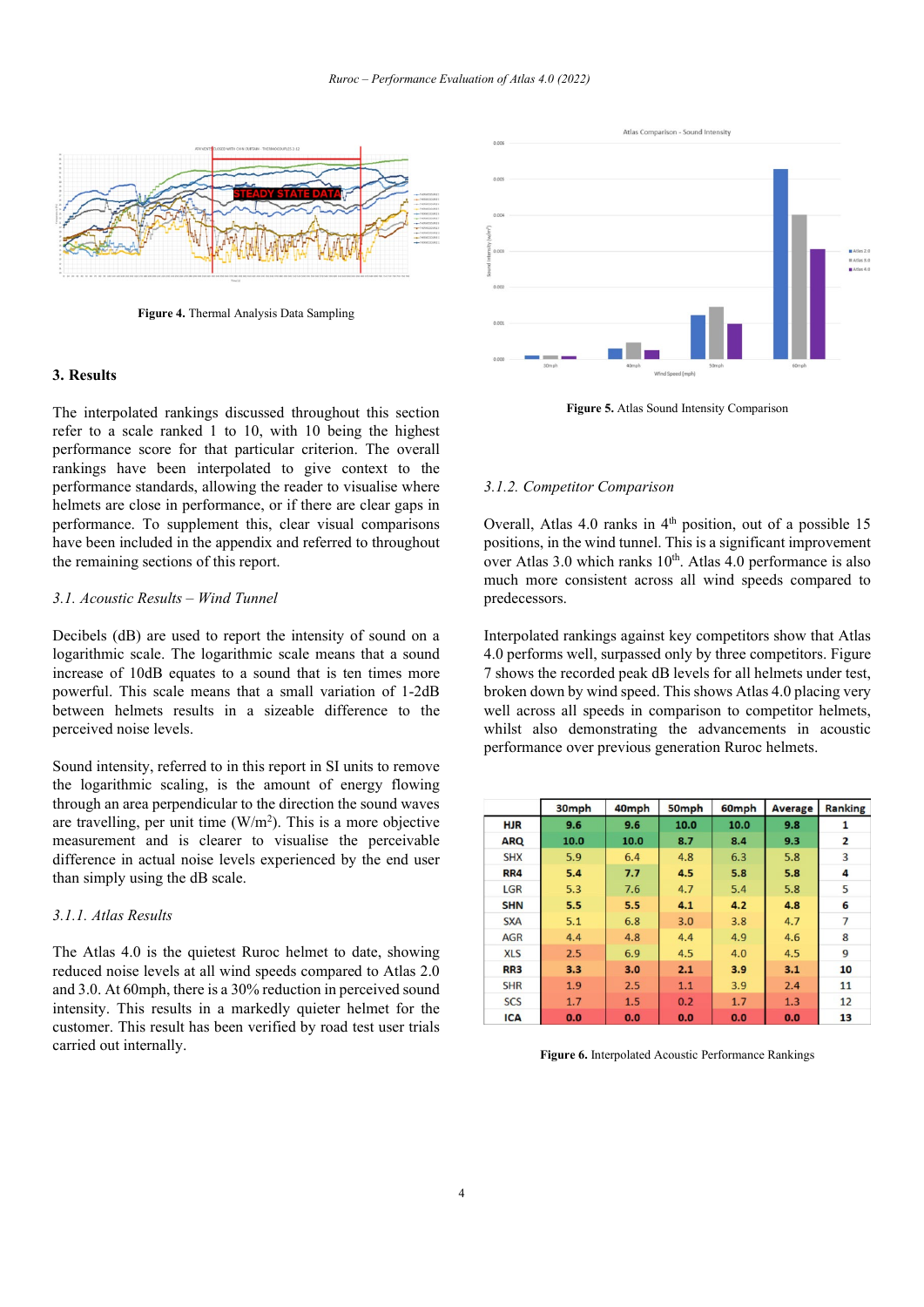



# *3.2. Acoustic Results – Track Testing*

Track testing results concur that Atlas 4.0 is the quietest Ruroc helmet to date, showing significant improvement of the perceivable noise level of the Atlas 4.0 compared to 3.0. This reduction in sound intensity was calculated to be 43%, which the feedback from the test riders supported.

Figure 10, included in the Appendix section, shows a clear visual representation of the acoustic performance of Atlas in comparison to competitors.

# *3.3. Thermal Results – Track Testing*

#### *3.3.1. Atlas 4.0 Thermal Analysis*

The average steady state temperature delta across Atlas 4.0 is 15% when the vents are actuated, with a maximum steady state temperature delta of 30%. These deltas are found to be around the cheekbones, top of the head and behind the ears, which is strong evidence that the ventilation system is functioning as desired, and the airflow is travelling as intended.

Further analysis shows that thermocouple 10, located in the middle of the forehead shown by Figure 3, exhibits a temperature increase despite the chin vent being closed. This result is due to the R.A.I.D system in the chin vent, which acts to direct a small amount of air towards the visor and forehead area when the chin vent is closed to assist with de-fogging. This result has been replicated in Atlas 3.0, which is equipped with the same chin vent mechanism.

# *3.3.2. Atlas 3.0 Thermal Analysis*

Analysis of the Atlas 3.0 results show that overall, the single chin vent demonstrated limited control over the temperature of the rider's head. The majority of the thermocouples show that the temperature deltas are close to zero, thus indicating that the chin vent is not a significant contributor in controlling the thermal condition of the helmet. As previously stated,

thermocouple 10 exhibited a similar increase in temperature to Atlas 4.0 as a result of the R.A.I.D system.

# *3.4. Drag Analysis – Wind Tunnel*

Drag force data was captured by Silverstone Engineering Hub using a high-fidelity load cell mounted within the load platform. These results were then averaged over the 30 second run at each test speed.

# *3.4.1. Atlas Drag Results*

Over each wind speed tested, Atlas 4.0 exhibited a slightly higher drag force than Atlas 3.0. This was deemed to be a result of the new switchable top vent for Atlas 4.0, in which the vent switch disrupts the airflow, causing higher drag forces. This small increase in drag force is not found to affect rider stability and has been deemed acceptable due to being drastically outweighed by the benefits of having an effective switchable ventilation system.

# *3.4.2. Competitor Drag Comparison*

Results show that all helmets tested were comparable in performance, due to all being full-faced road motorcycle helmets with a similar aerodynamic profile. To put this into context, across all of the helmets tested, the range in drag force was 3.6N at 60mph.

## *3.5. Stability Analysis – Wind Tunnel*

#### *3.5.1. Atlas Stability Comparison*

Given the Atlas models share the same shell geometry, and therefore have a common aerodynamic profile, each Atlas model (2.0, 3.0 and 4.0) was compared back-to-back to inspect consistency of data.

Results show good consistency between the Atlas models, with similar amplitudes for the respective windspeeds. The results also show a small decline in angular stability performance for Atlas 4.0, supporting the slight regression in drag performance.

Analysis of the data shows that the regression in stability performance for Atlas 4.0 at 50mph and 60mph was 5% and 17% respectively in comparison to previous Atlas models.

#### *3.5.2. Stability Competitor Comparison*

The stability performance of Atlas 4.0 was compared against a number of key competitors, many of whom have extensive experience developing and manufacturing aerodynamically efficient helmets.

The results show that some helmets performed better than others in certain vectors, with no commanding correlation between variables. However, given that all three vectors (X, Y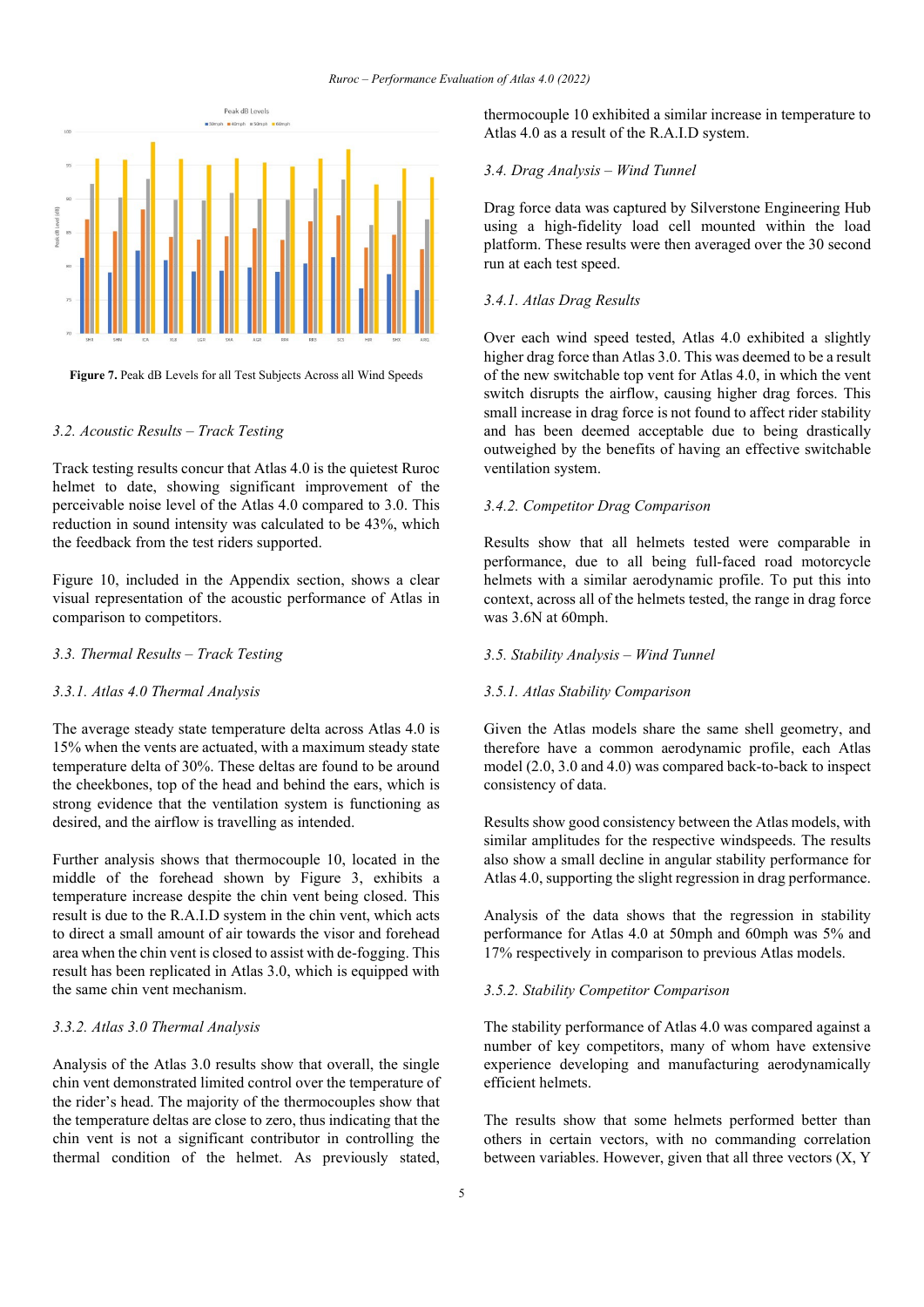and Z) contribute to the magnitude, the magnitudes have been selected to be used in the performance rankings. The acceleration magnitude in this case describes how the helmet translates in X, Y and Z vectors, whilst the angular velocity magnitude describes how the helmet pitches and yaws around the X, Y and Z axes.

Atlas 4.0 ranks as the best performer for acceleration magnitude, whilst the Atlas 3.0 ranks as the best performer for angular velocity magnitude. The regression in angular stability between Atlas 4.0 and 3.0 is attributed to the addition of the top vent switch which, due to being slightly off centre, induces a moment around the Z axis.



**Figure 8.** Atlas Stability Comparison - Acceleration Magnitude

As discussed in section 3.4.2, the stability performance of each helmet was comparable due to the typical aerodynamic profile associated with motorcycle helmets. As such, the percentage spread of the combined stability criterion between the top six highest performing helmets was 8%, shown by the close clustering illustrated on the visual comparison of Figure 11.

## *3.6. Comfort Assessment*

Atlas 4.0 comfort liner has been re-designed from the ground up with the aim of passing the ECE 22.06 reverse roll off test requirement. A large focus was also placed on drastically improving the comfort and quality of the comfort liner over predecessors. In order to subjectively quantify this, Atlas 4.0 was tested against predecessors and competitors to determine an overall comfort ranking. Specifically, the test involved measuring against ingress (putting on the helmet), egress (removal of the helmet) and steady state conditions (wearing the helmet for a period of 15 minutes), which were ranked on an internally developed scale between 1 and 5, with 5 being the highest score attainable in each metric.

Each helmet was tested for the three stated metrics on a range of people to incorporate the natural variance of head shapes into the results. The scores were then averaged and ordered in terms of rank.

The results show that Atlas 4.0 holds a drastic improvement over Atlas 3.0. The comfort of Atlas 3.0 was highlighted as a customer concern, and so the results support that this concern has been addressed with the re-design of Atlas 4.0. Figure 12, included in the Appendix section, shows a clear visual representation of how Atlas 4.0 compares in terms of comfort against the competition and emphasises the improvements over predecessors.

Atlas 4.0 scores respectably in terms of ingress and even better in steady state, however performs less favourably for egress, which brings the overall score down. A possible cause of this is a result of Atlas 4.0 using common shell geometry to Atlas 3.0, which was known for pinching at the temples causing discomfort during removal. For future product development, Ruroc recognises the importance of re-designing this area of the shell and has begun the due diligence in improving this area of the helmet design.



**Figure 9.** Comfort Assessment Rankings

#### **4. Conclusion**

Atlas 4.0 is the quietest Atlas in production, as demonstrated in both the controlled wind tunnel environment and on track. In terms of sound intensity, the wind tunnel testing showed that Atlas 4.0 was 30% quieter than Atlas 3.0 at 60mph, delivering significant perceivable difference to the end user. In addition to this, Atlas 4.0 performed much more consistently across all wind speeds compared to previous Atlas helmets, resulting in increased acoustic comfort across a broad range of speeds. To support this, track testing results showed that sound intensity was reduced by 43% of Atlas 3.0.

Results show that Atlas 4.0 is the leading performer in linear acceleration performance, not only against predecessors but also the competition. Despite Atlas having limited track pedigree, Atlas outperforms several heavily track developed helmets in this area.

Over each wind speed tested, Atlas 4.0 exhibited a slight increase in drag force than Atlas 3.0. This outcome has been shown to be a result of the addition of the switchable top vent, which disrupts the fluid flow causing slightly higher drag forces. The benefits felt by the end user having effective controllable ventilation will substantially outweigh the negligible drag force they will experience, and as such this outcome has been accepted as satisfactory.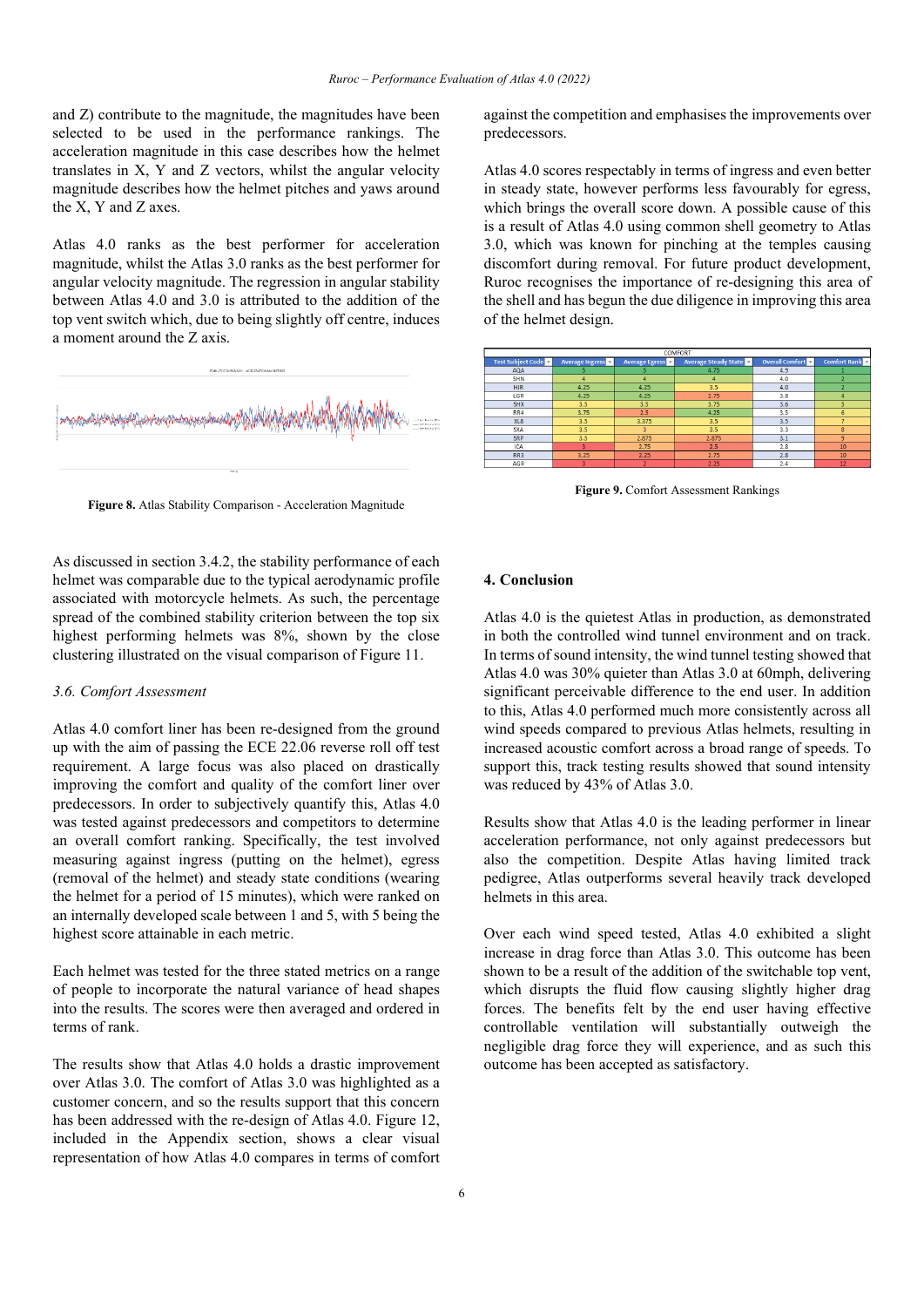A strong emphasis was placed on the development of Atlas 4.0 physical comfort in combination with achieving a pass for ECE 22.06 reverse roll off test. Market and consumer feedback has pointed towards Atlas 3.0 soft goods being underdeveloped and of an unsatisfactory quality for the price point of the helmet, and as such Atlas 4.0 was designed to remedy this issue. Results support that Atlas 4.0 has taken a quantum leap in certification results, quality and physical comfort compared to predecessors. Despite the improvement to Atlas 4.0, the comfort is still limited by the shell geometry associated with the Atlas range due to a pinch point around the temples during ingress and egress. This combined with the rigidity of the carbon fibre shell results in a less than desirable ingress and egress. This has been a key finding in the development of Atlas 4.0 and will be built upon for Ruroc's next generation of fullface motorcycle helmet.

This technical paper has been constructed to demonstrate the work undertaken by the Design and Engineering team throughout the development of Atlas 4.0. A byproduct of this work is determination of Ruroc's position amongst key competitors. This paper shows that Atlas 4.0 is a considerable improvement over predecessors, with performances in key attributes close to and even surpassing many reputable competitors. Using these key findings, along with continuously advancing test methods, this strong foundation will be built upon. Ruroc will continue to strive to be a market leader in helmet design and manufacture.

#### **Acknowledgements**

Ruroc recognises the importance of its consumers and as such would like to express deep gratitude to all customers, past and present, for their support in Ruroc's journey to become market leaders in protective helmet design and manufacture. The Ruroc community is one that is unmatched in all sectors applicable. Specifically, in this paper, the motorcycle community have been invaluable in providing consistent, detailed feedback to Ruroc, allowing us to develop at a pace unmatched in the industry. Ruroc will continue to hold its customers at the centre of its core values and look forward to delivering the next breakthrough in protective helmet technology.